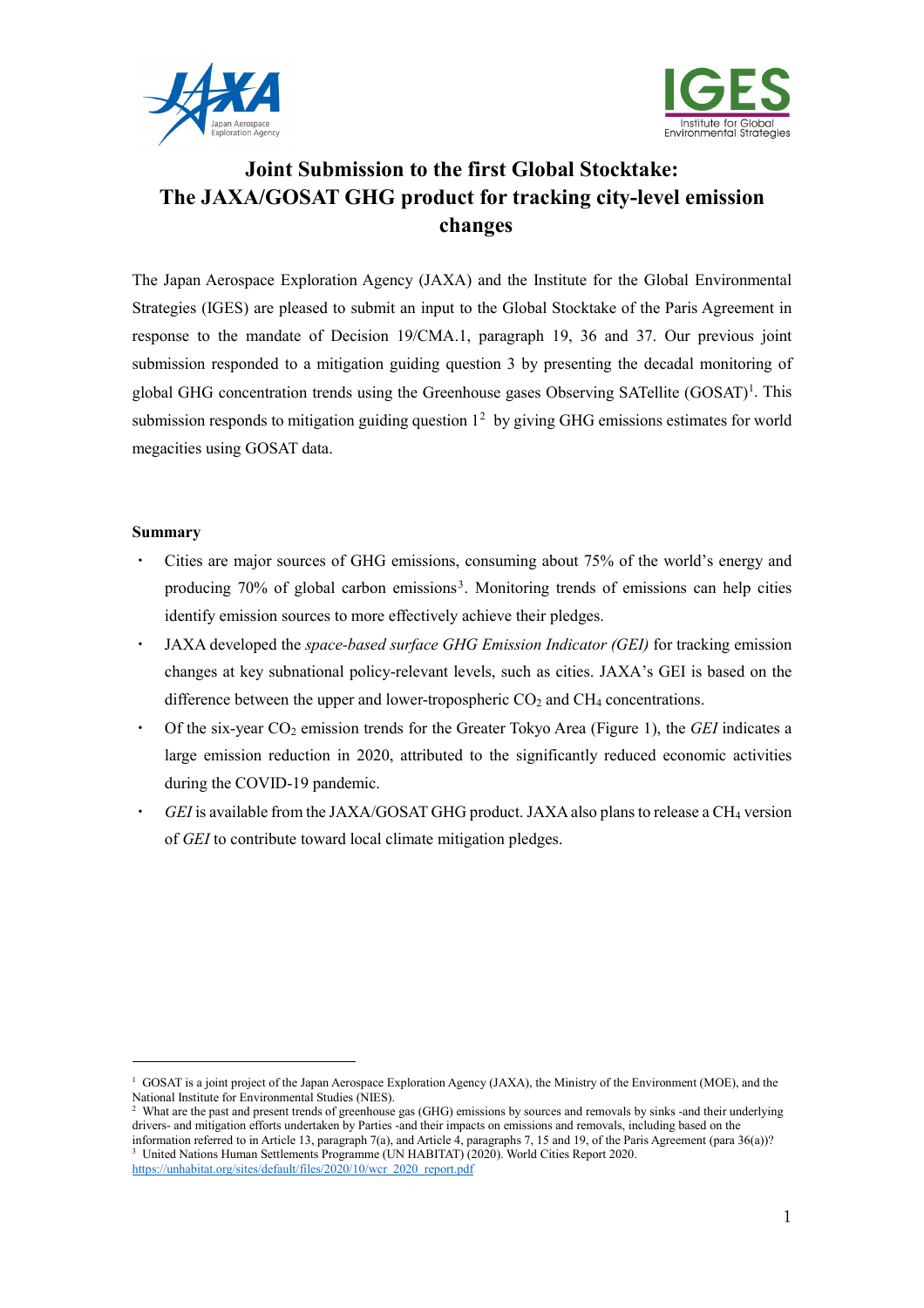





Figure 1. The six-year CO<sub>2</sub> emission trends in the Greater Tokyo area derived from *GEI*. *GEI* is calculated with JAXA/GOSAT GHG product from January to April to assess the local concentration enhancement due to local emissions. The average of *GEI* between 2016 and 2019 is plotted with a dotted red line.

#### **1. Methodology**

## **1.1 Overview of GHG observations by Japan's GOSAT satellite**

Japan's Greenhouse gases Observing SATellite (GOSAT) was launched as the first GHG-dedicated satellite on the 23rd of January 2009. Since then, GOSAT has monitored changes in atmospheric carbon dioxide  $(CO_2)$  and methane  $(CH_4)$  to advance our understanding of the global carbon cycle and support climate monitoring.

The GOSAT observation concept is illustrated in the right image of Fig. 3. GOSAT observations are based on remote sensing and measure the solar light reflected from the Earth's surface for collecting atmospheric CO2 and CH4 data. GOSAT carries a Thermal and Near Infrared Sensor for Carbon Observation Fourier-Transform Spectrometer (TANSO-FTS). The spectrometer detects gas absorption spectra of solar radiation in the ShortWave-InfraRed (SWIR) region reflected from the Earth's surface and the Thermal Infrared Radiation (TIR) emitted from the ground and the atmosphere. TANSO-FTS simultaneously measures the spectra at the oxygen A band (0.76 μm), weak and strong  $CO<sub>2</sub>$  bands (1.6 and 2.0 µm), weak CH<sub>4</sub> bands (1.6 µm) with orthogonal polarizations, and a wide TIR band (5.5–14.3 μm) with 0.2 cm<sup>−</sup><sup>1</sup> spectral sampling intervals. GOSAT has been collecting global  $CO<sub>2</sub>$  and CH<sub>4</sub> data continuously every three days with a circular observation footprint of 10.5 km diameter from an altitude of 666 km.

GOSAT pioneered the two-axis agile pointing mechanism for implementing special target mode observations for megacities and large power plants. This mechanism has been adopted by other state-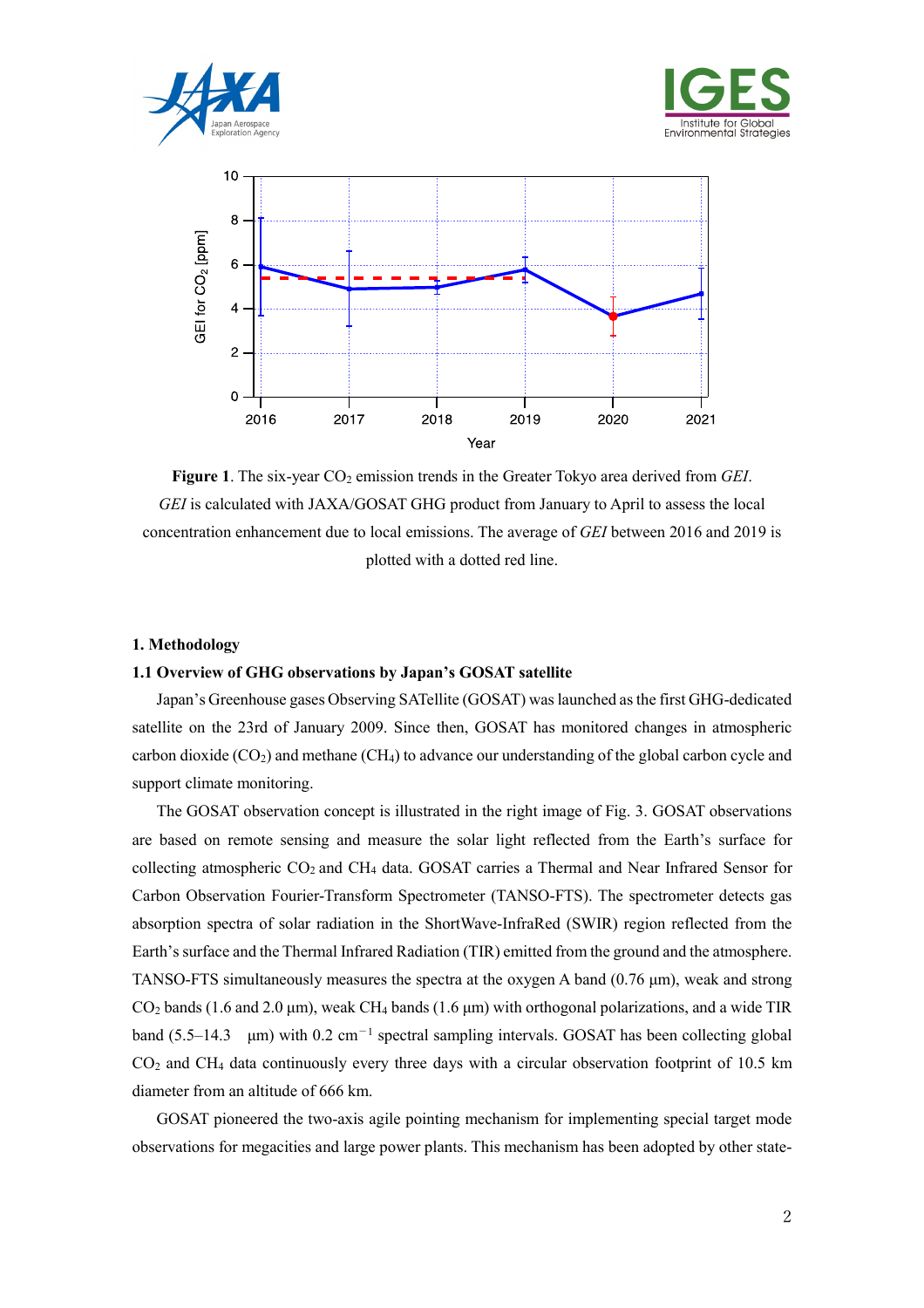



of-the-art satellites, such as NASA's OCO-3 and GOSAT-2. The pointing system allows us to implement multiple observation patterns tailored for target emissions and removals, such as nominal grid observations over land, glint observations over oceans, and target observations over megacities and large point sources. The technical details of the GOSAT satellite are described in Kuze et al., 2009, 2016.

### **1.2 JAXA/GOSAT GHG products**

Several research teams have utilized GOSAT data to retrieve the column concentration of both CO2 and CH4. While there are several retrieval methods, most focus on using the reflected sunlight spectra in the SWIR region for retrieving the total column information. In contrast to conventional methods, JAXA developed a retrieval algorithm to derive vertical concentration information by using reflected sunlight with two orthogonal polarizations and thermal emissions observed by GOSAT. The product allows us to use concentration information for the lower and upper troposphere to assess surface emissions better. The two-layer vertical concentration information, especially the one near the surface, will enhance our ability to examine surface emissions and removals and advance our understanding of the carbon cycle.

Figure 2 shows a schematic diagram of the satellite GHG observation concept and the difference between conventional total-column GHG retrieval data and the JAXA/GOSAT GHG product (with two-layer vertical information). Due to  $CO<sub>2</sub>$  emissions and removals at the surface, the lower troposphere concentration should reflect surface emissions more directly than the total columnaveraged concentration. The JAXA/GOSAT GHG product includes both total and two-layer vertical concentration to assess anthropogenic emissions better. A detailed technical overview is described in Kikuchi et al., 2017.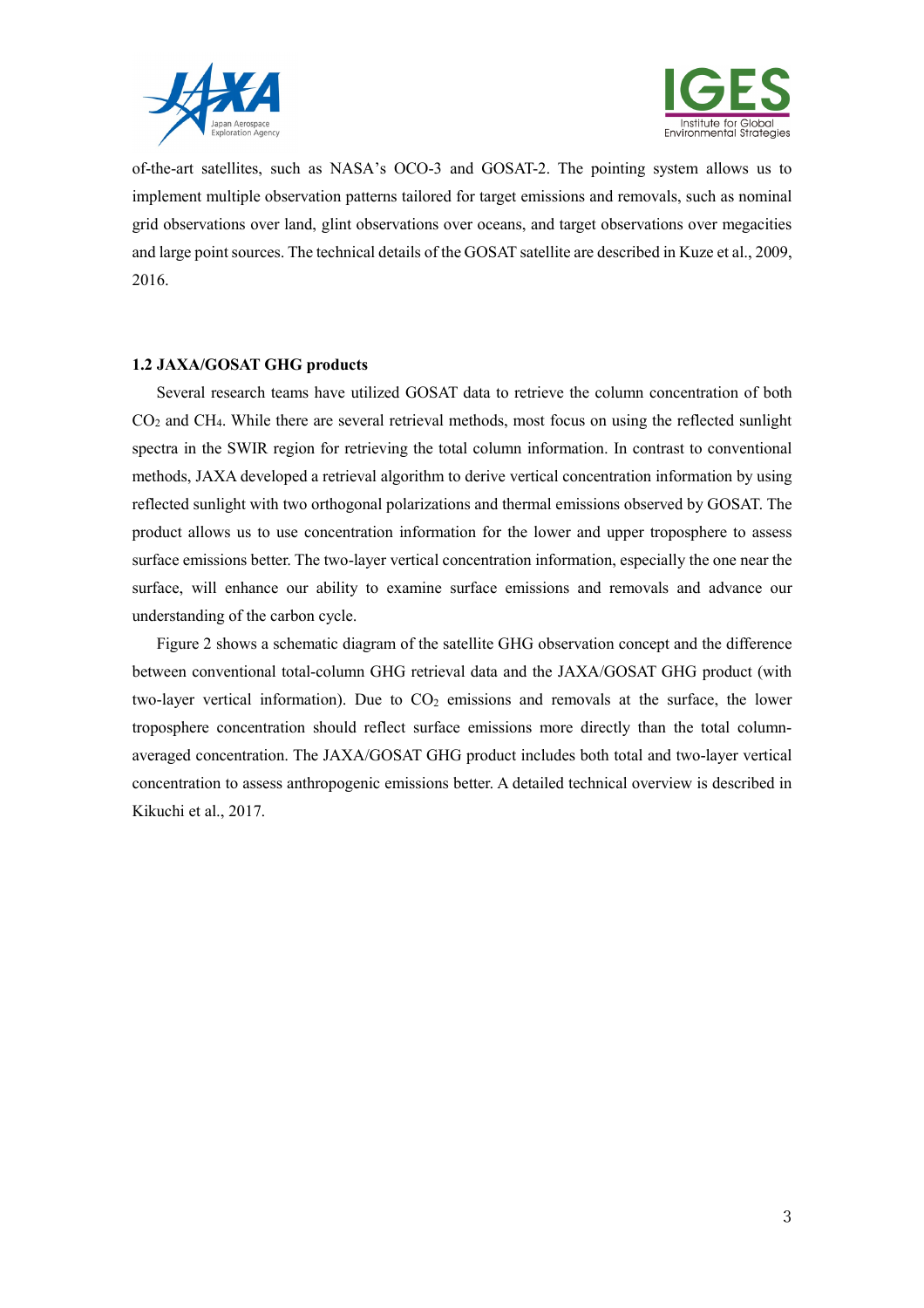





**Figure 2**. A schematic diagram of the JAXA/GOSAT GHG product

### **1.3 Space-based surface GHG Emission Indicator (GEI)**

Estimations of GHG emissions from local sources often start with calculating  $CO<sub>2</sub>$  and  $CH<sub>4</sub>$ concentration enhancements solely due to the emission sources of interest. One of the biggest challenges in calculating these enhancements is to define a background that can be used for a reference regardless of the presence of many different CO<sub>2</sub> sources. JAXA developed the *space-based surface GHG Emission Indicator (GEI)* to utilize the two-layer vertical information in the JAXA/GOSAT GHG product. *GEI* defines CO<sub>2</sub> and CH<sub>4</sub> concentration enhancement as the difference between the upper and lower-tropospheric  $CO<sub>2</sub>$  and  $CH<sub>4</sub>$  concentrations. The upper-tropospheric concentrations are used as the background in the *GEI* calculation. As illustrated in Fig. 2, the lower tropospheric  $CO<sub>2</sub>$ concentration should capture changes in the surface emissions better than the total column average concentration. Then, we assumed that the upper troposphere is less affected by the local emission. The technical details are described in Kuze et al., 2021.

## **2. Results**

In addition to the global grid observation, GOSAT has implemented target observations at specific locations where climate mitigation impacts are expected, such as cities. Figure 3 presents target observations over the Greater Tokyo Area on March 17, 2015. As shown in Fig. 3, the JAXA/GOSAT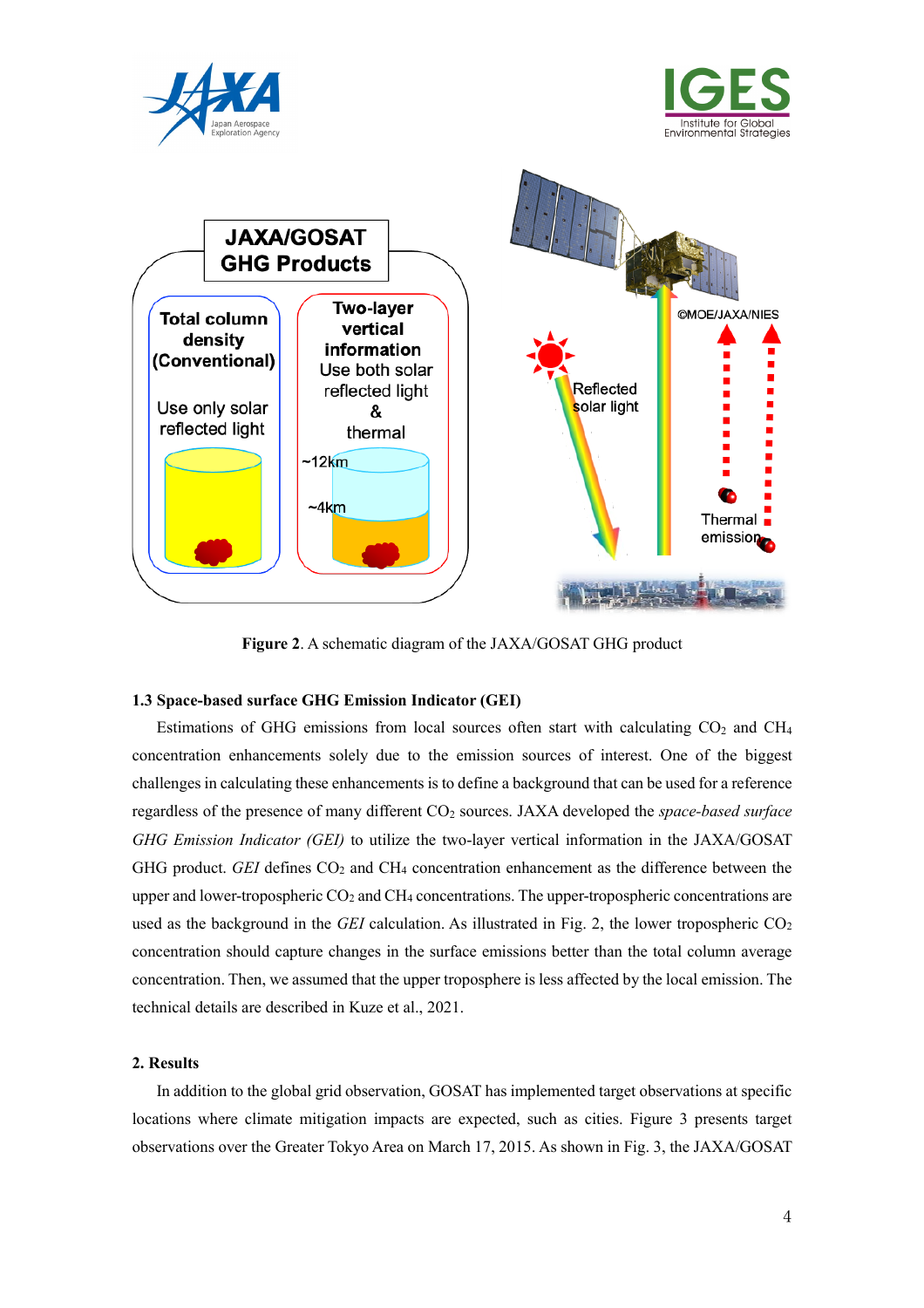



GHG product provides both the total column concentration of GHG and the two-layer vertical information (lower troposphere and upper troposphere concentration). The lower-tropospheric concentration data showed a higher  $CO<sub>2</sub>$  concentration than the upper-tropospheric concentration in the winter. While CO<sub>2</sub> contributions from the local terrestrial biosphere could be nonnegligible, the more elevated  $CO<sub>2</sub>$  is attributed primarily to the local emissions from human activities in the Greater Tokyo Area. This result demonstrated that the lower-tropospheric concentration data are more susceptible to local CO2 emission than the conventional total column concentration. Target observations have been implemented over global megacities to collect more GHG data to track the emission changes. Our results suggested a potential emission tracking skill of the JAXA/GOSAT GHG product.

Our *GEI* analysis also suggests that *GEI* could inform us of timely emission changes due to human activity changes in megacities. Figure 1 compares the *GEI*-based CO<sub>2</sub> emission estimation changes over the Greater Tokyo Area from 2016 through 2021. *GEI* indicated significant emission reductions in 2020 compared to the previous years. The timing of the significant emission reductions in 2020 is consistent with that reported in the literature<sup>[4](#page-4-0)</sup>. The emission reduction is attributed to the reduced economic activities during the COVID-19 pandemic.

These results suggest that the JAXA/GOSAT GHG product has a unique potential to track emissions changes over megacities, accelerating our understanding of the carbon cycle and climate actions toward the Global Stocktake (GST).



**Figure 3**. An example of target observations over the Greater Tokyo Area and retrieved two-layer CO2 concentration data.

-

<span id="page-4-0"></span><sup>4</sup> e. g., https://www.nies.go.jp/whatsnew/20211210/20211210-e.html